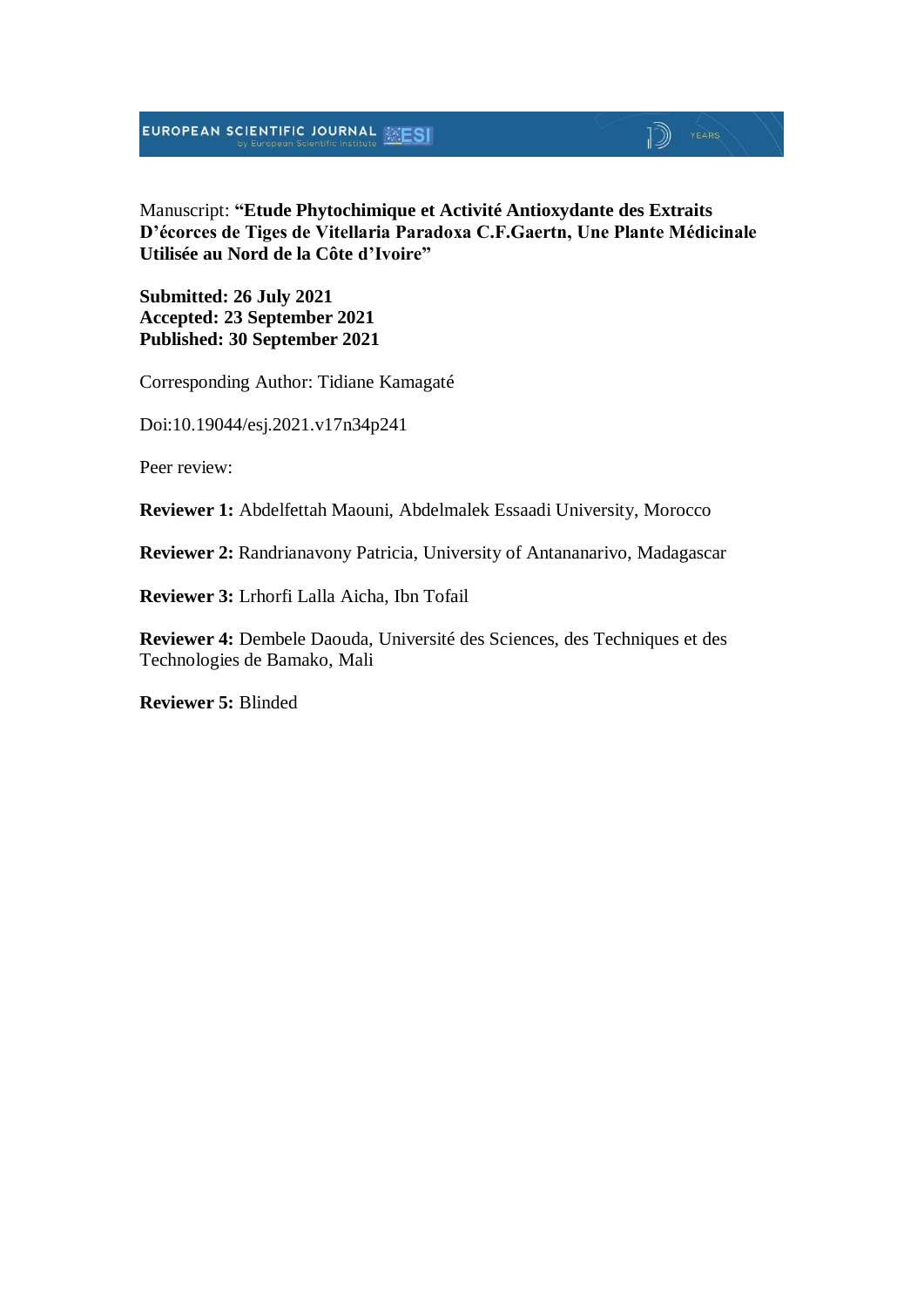This form is designed to summarize the manuscript peer review that you have completed and to ensure that you have considered all appropriate criteria in your review. Your review should provide a clear statement, to the authors and editors, of the modifications necessary before the paper can be published or the specific reasons for rejection.

Please respond within the appointed time so that we can give the authors timely responses and feedback.

NOTE: ESJ promotes peer review procedure based on scientific validity and technical quality of the paper (not perceived the impact). You are also not required to do proofreading of the paper. It could be recommended as part of the revision. *ESJ editorial office would like to express its special gratitude for your time and efforts. Our editorial team is a substantial reason that stands ESJ out from the crowd!* 

| Reviewer Name: Abdelfettah MAOUNI                                                                             |                                          |  |
|---------------------------------------------------------------------------------------------------------------|------------------------------------------|--|
| University/Country: Abdelmalek Essaadi University-Morocco                                                     |                                          |  |
| Date Manuscript Received:02/09/2021                                                                           | Date Review Report Submitted: 03/09/2021 |  |
| Manuscript Title: Composition phytochimique et évaluation de l'activité anti-oxydante des extraits            |                                          |  |
| de Vitellaria Paradoxa C.F. Gaertn (Sapotaceae), une plante médicinale utilisée dans le Nord de la            |                                          |  |
| Côte d'Ivoire.                                                                                                |                                          |  |
| ESJ Manuscript Number: 0825/21                                                                                |                                          |  |
| You agree your name is revealed to the author of the paper:<br>Yes/No                                         |                                          |  |
| You approve, your name as a reviewer of this paper, is available in the "review history" of the paper: Yes/No |                                          |  |

You approve, this review report is available in the "review history" of the paper: Yes/No

### **Evaluation Criteria:**

| <i><b>Questions</b></i>                                                    | <b>Rating Result</b><br>[Poor] $1-5$<br>[Excellent] |
|----------------------------------------------------------------------------|-----------------------------------------------------|
| 1. The title is clear and it is adequate to the content of the<br>article. |                                                     |
| Okay, mais revoir quelques modification - Voir le corrigé du manuscrit     |                                                     |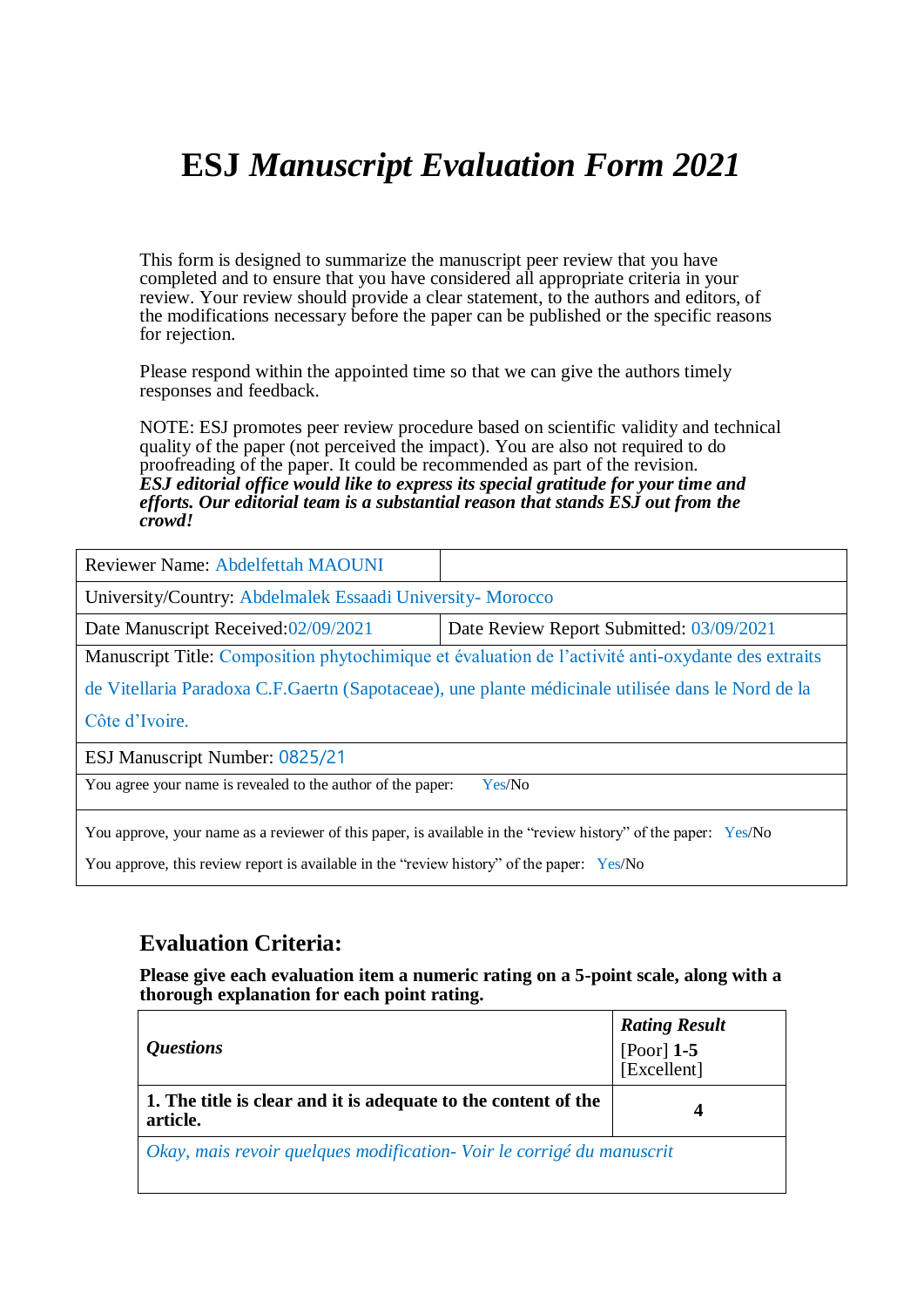| 2. The abstract clearly presents objects, methods and<br>results.             | 3 |
|-------------------------------------------------------------------------------|---|
| A revoir les résultats de l'activité antixydante-Voir le corrigé du manuscrit |   |
| 3. There are few grammatical errors and spelling<br>mistakes in this article. | 3 |
| Oui – Voir le corrigé du manuscrit                                            |   |
| 4. The study methods are explained clearly.                                   | 4 |
| $Non-A$ revoir Tubes ou $CCM$                                                 |   |
| Voir le corrigé du manuscrit                                                  |   |
| 5. The results are clear and do not contain errors.                           |   |
| Not clair: A revoir les résultats CI50                                        |   |
| 6. The conclusions or summary are accurate and<br>supported by the content.   | 4 |
| (Please insert your comments)                                                 |   |
| 7. The references are comprehensive and appropriate.                          | 5 |
| (Please insert your comments)                                                 |   |

### **Comments and Suggestions to the Author(s):**

Veuillez voir le corrigé de votre article en pièces jointes

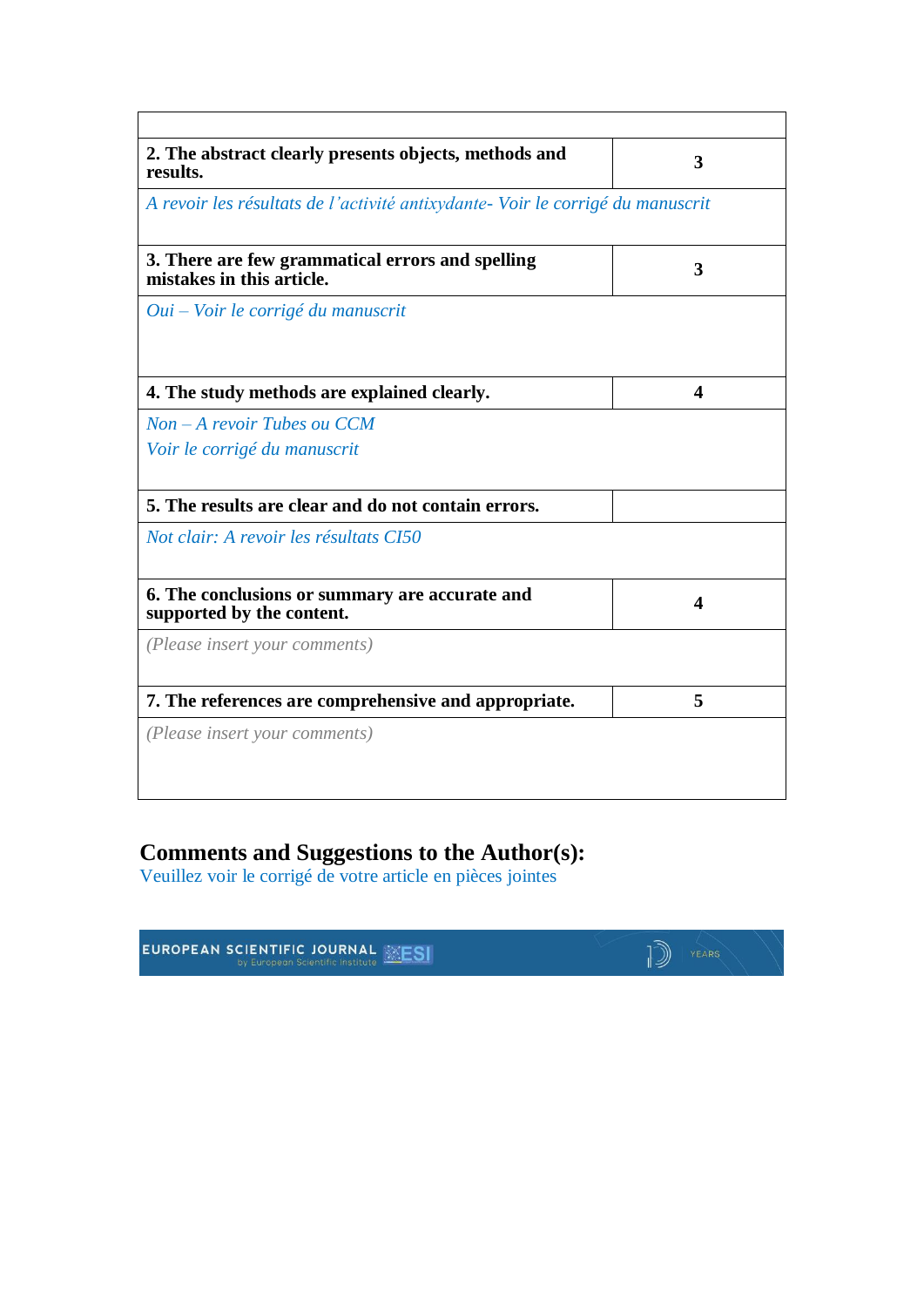This form is designed to summarize the manuscript peer review that you have completed and to ensure that you have considered all appropriate criteria in your review. Your review should provide a clear statement, to the authors and editors, of the modifications necessary before the paper can be published or the specific reasons for rejection.

Please respond within the appointed time so that we can give the authors timely responses and feedback.

NOTE: ESJ promotes peer review procedure based on scientific validity and technical quality of the paper (not perceived the impact). You are also not required to do proofreading of the paper. It could be recommended as part of the revision. *ESJ editorial office would like to express its special gratitude for your time and efforts. Our editorial team is a substantial reason that stands ESJ out from the crowd!* 

| Reviewer Name: RANDRIANAVONY Patricia                                                                                                                                                                                                                          | Email:                                |  |
|----------------------------------------------------------------------------------------------------------------------------------------------------------------------------------------------------------------------------------------------------------------|---------------------------------------|--|
| University/Country: University of Antananarivo, Madagascar                                                                                                                                                                                                     |                                       |  |
| Date Manuscript Received: 9-9-21                                                                                                                                                                                                                               | Date Review Report Submitted: 9-11-21 |  |
| Manuscript Title: Composition phytochimique et évaluation de l'activité anti-oxydante des extraits<br>de Vitellaria Paradoxa C.F. Gaertn (Sapotaceae), une plante médicinale utilisée dans le Nord de la<br>Côte d'Ivoire<br>ESJ Manuscript Number: 25.08.2021 |                                       |  |
| You agree your name is revealed to the author of the paper:<br><b>Yes</b>                                                                                                                                                                                      |                                       |  |
| You approve, your name as a reviewer of this paper, is available in the "review history" of the paper: Yes<br>You approve, this review report is available in the "review history" of the paper: Yes                                                           |                                       |  |

#### **Evaluation Criteria:**

| <i><b>Ouestions</b></i>                                                    | <b>Rating Result</b><br>[Poor] $1-5$<br>[Excellent] |
|----------------------------------------------------------------------------|-----------------------------------------------------|
| 1. The title is clear and it is adequate to the content of the<br>article. | 5                                                   |
| The title is clear and it is adequate to the content of the article        |                                                     |
| 2. The abstract clearly presents objects, methods and<br>results.          | 5                                                   |
| The abstract clearly presents objects, methods and results                 |                                                     |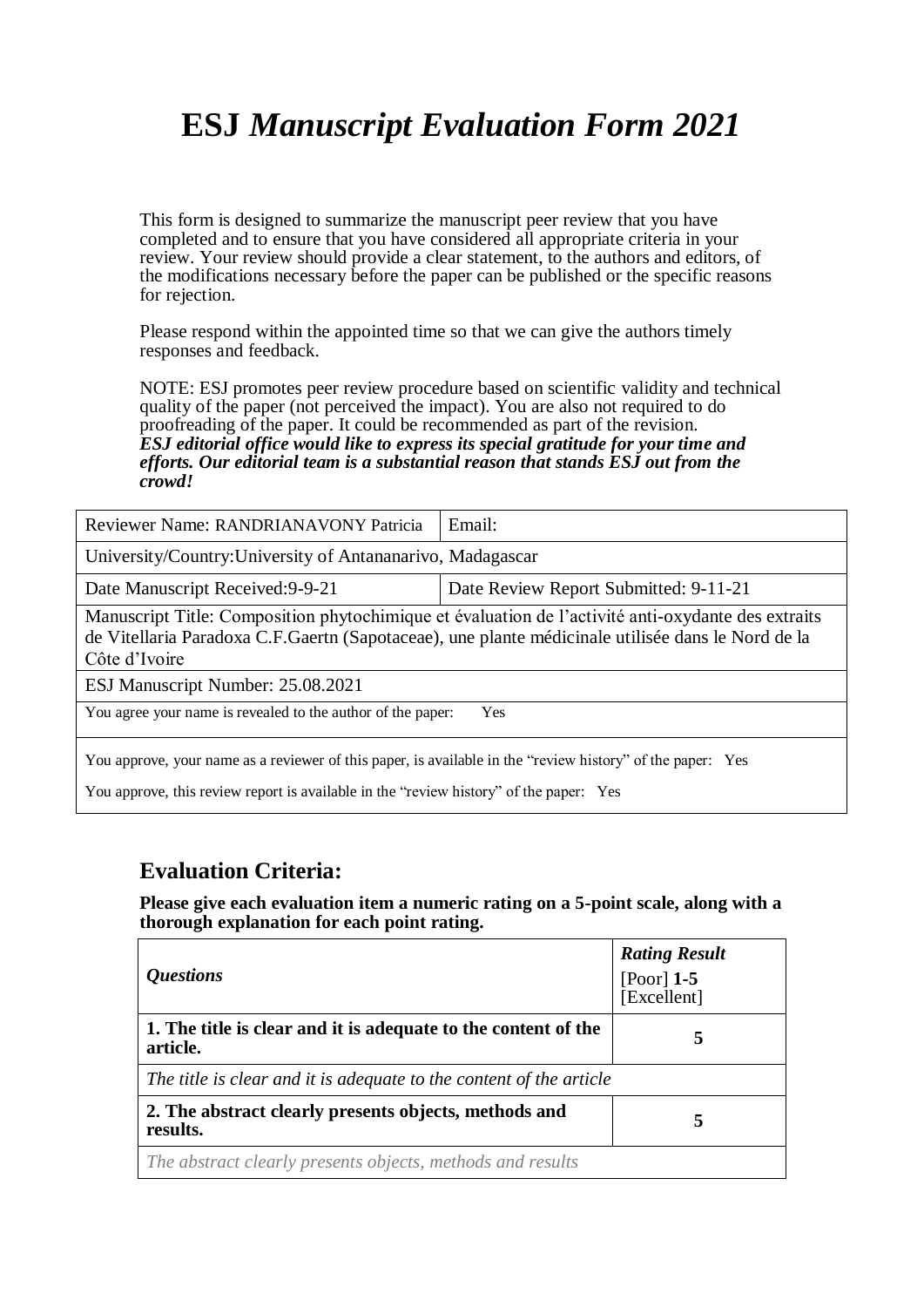| 3. There are few grammatical errors and spelling<br>mistakes in this article.                       |   |
|-----------------------------------------------------------------------------------------------------|---|
| Few grammatical errors and spelling mistakes are found in this article, and need to<br>be corrected |   |
| 4. The study methods are explained clearly.                                                         | 5 |
| The study methods are well explained                                                                |   |
| 5. The results are clear and do not contain errors.                                                 | 3 |
| Results are clear, no errors, but error of the mean should be included in the graph                 |   |
| 6. The conclusions or summary are accurate and<br>supported by the content.                         | 5 |
| The conclusion is accurate and supported by the conten                                              |   |
| 7. The references are comprehensive and appropriate.                                                |   |
| The references are comprehensive and appropriate, but writing in the list should be<br>corrected    |   |

### **Overall Recommendation** (mark an X with your recommendation):

| Accepted, no revision needed               |  |
|--------------------------------------------|--|
| Accepted, minor revision needed            |  |
| Return for major revision and resubmission |  |
| Reject                                     |  |

### **Comments and Suggestions to the Author(s):**

**EUROPEAN SCIENTIFIC JOURNAL EXESI** 

 $\mathbb{D}$   $\mathbb{P}$   $\mathbb{P}$   $\mathbb{P}$   $\mathbb{P}$   $\mathbb{P}$   $\mathbb{P}$   $\mathbb{P}$   $\mathbb{P}$   $\mathbb{P}$   $\mathbb{P}$   $\mathbb{P}$   $\mathbb{P}$   $\mathbb{P}$   $\mathbb{P}$   $\mathbb{P}$   $\mathbb{P}$   $\mathbb{P}$   $\mathbb{P}$   $\mathbb{P}$   $\mathbb{P}$   $\mathbb{P}$   $\mathbb{P}$   $\mathbb{P}$   $\mathbb{$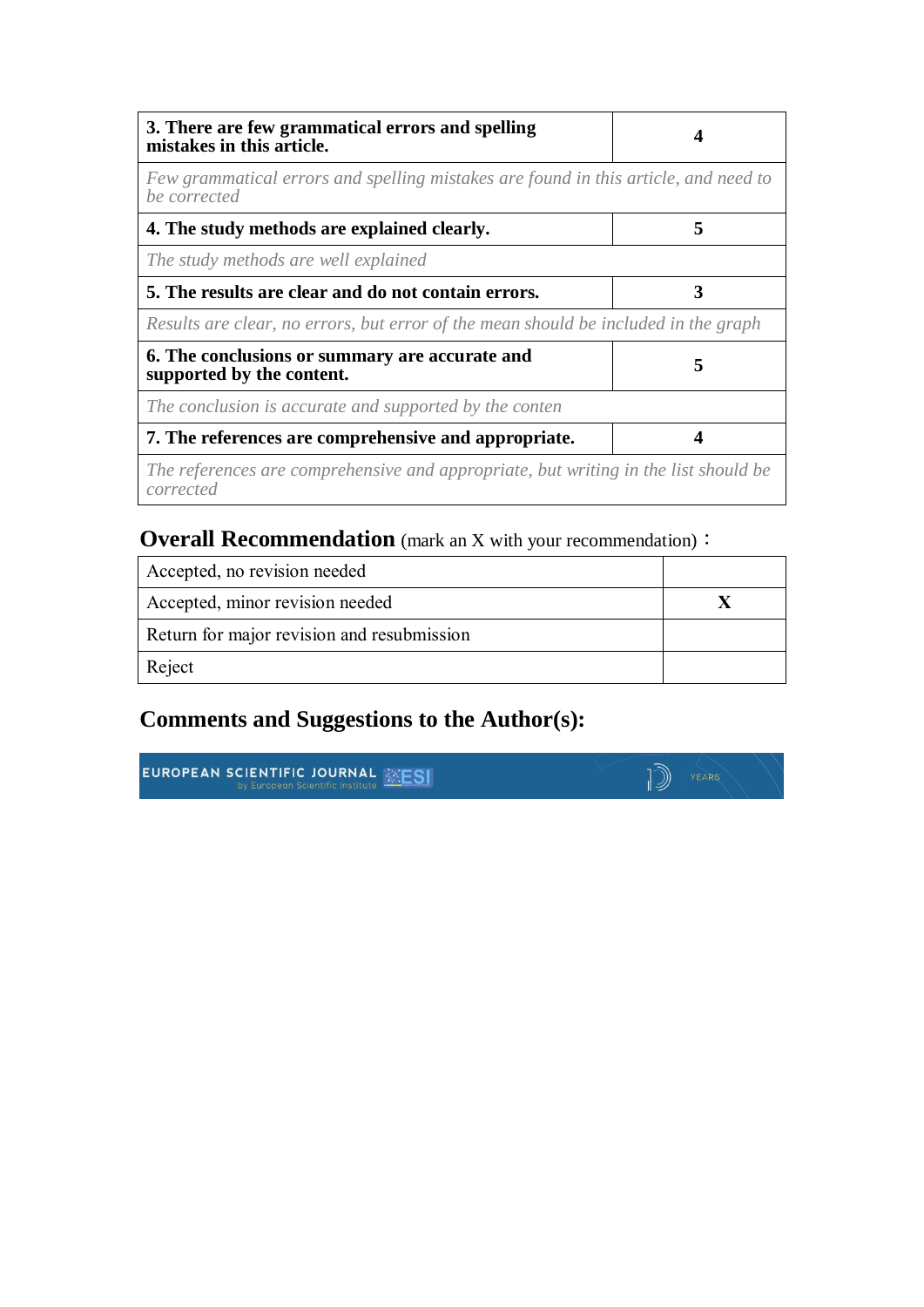This form is designed to summarize the manuscript peer review that you have completed and to ensure that you have considered all appropriate criteria in your review. Your review should provide a clear statement, to the authors and editors, of the modifications necessary before the paper can be published or the specific reasons for rejection.

Please respond within the appointed time so that we can give the authors timely responses and feedback.

NOTE: ESJ promotes peer review procedure based on scientific validity and technical quality of the paper (not perceived the impact). You are also not required to do proofreading of the paper. It could be recommended as part of the revision. *ESJ editorial office would like to express its special gratitude for your time and efforts. Our editorial team is a substantial reason that stands ESJ out from the crowd!* 

| Reviewer Name: Lrhorfi Lalla Aicha                                                                                                                                                                                       |                                          |  |
|--------------------------------------------------------------------------------------------------------------------------------------------------------------------------------------------------------------------------|------------------------------------------|--|
| University/Country: Ibn Tofail                                                                                                                                                                                           |                                          |  |
| Date Manuscript Received: 10/09/2021                                                                                                                                                                                     | Date Review Report Submitted: 13/09/2021 |  |
| Manuscript Title: Composition phytochimique et évaluation de l'activité anti-oxydante des<br>extraits de Vitellaria Paradoxa C.F.Gaertn (Sapotaceae), une plante médicinale utilisée dans le<br>Nord de la Côte d'Ivoire |                                          |  |
| ESJ Manuscript Number: 0825/21                                                                                                                                                                                           |                                          |  |
| You agree your name is revealed to the author of the paper:<br>Yes                                                                                                                                                       |                                          |  |
| You approve, your name as a reviewer of this paper, is available in the "review history" of the paper: Yes                                                                                                               |                                          |  |

You approve, this review report is available in the "review history" of the paper: Yes

#### **Evaluation Criteria:**

| <i><b>Ouestions</b></i>                                                    | <b>Rating Result</b><br>[Poor] $1-5$<br>[Excellent] |
|----------------------------------------------------------------------------|-----------------------------------------------------|
| 1. The title is clear and it is adequate to the content of the<br>article. | 4                                                   |
| The title summarizes the content of the article well                       |                                                     |
| 2. The abstract clearly presents objects, methods and<br>results.          | 3                                                   |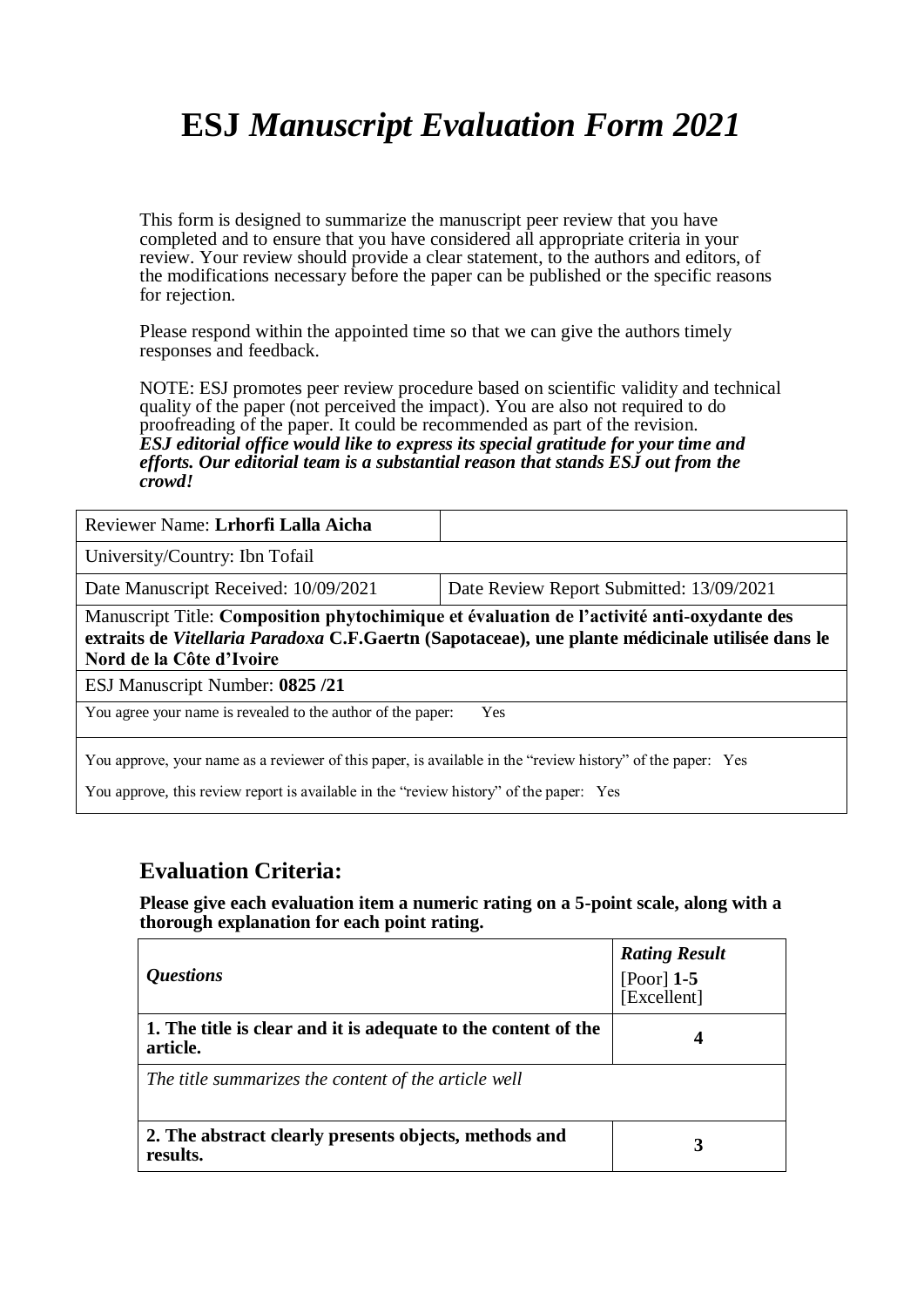| The abstract clearly presents objects, methods and results except, however ecart-<br>error for data inhibitory concentration values are very high and units are not noted                                                                  |   |  |
|--------------------------------------------------------------------------------------------------------------------------------------------------------------------------------------------------------------------------------------------|---|--|
| 3. There are few grammatical errors and spelling<br>mistakes in this article.                                                                                                                                                              | 3 |  |
| There are some errors, that authors must correct                                                                                                                                                                                           |   |  |
| 4. The study methods are explained clearly.                                                                                                                                                                                                | 3 |  |
| Not so, in the result part, authors spoke of a screening of secondary metabolites<br>with TLC and this is not the case                                                                                                                     |   |  |
| 5. The results are clear and do not contain errors.                                                                                                                                                                                        | 2 |  |
| In the case of Figure 1, the author has to work with a concentration range of $0-100$<br>$mg$ / mL and not with 0-100 mg / mL for the fig. be clearer and that we can compare<br>the 3 solutions, namely the two extracts and the vit. $C$ |   |  |
| 6. The conclusions or summary are accurate and<br>supported by the content.                                                                                                                                                                | 3 |  |
| Indeed, the conclusion put in evidence the significant points of the article                                                                                                                                                               |   |  |
| 7. The references are comprehensive and appropriate.                                                                                                                                                                                       | Δ |  |
| Clearly, the references are well appropriate                                                                                                                                                                                               |   |  |

### **Comments and Suggestions to the Author(s):**

The main remarks are made at the level of the result part: the values of CI are not very reliable with a very high ecart-error and figure 1 is not clearly presented. You can find more details about my remarks in the article

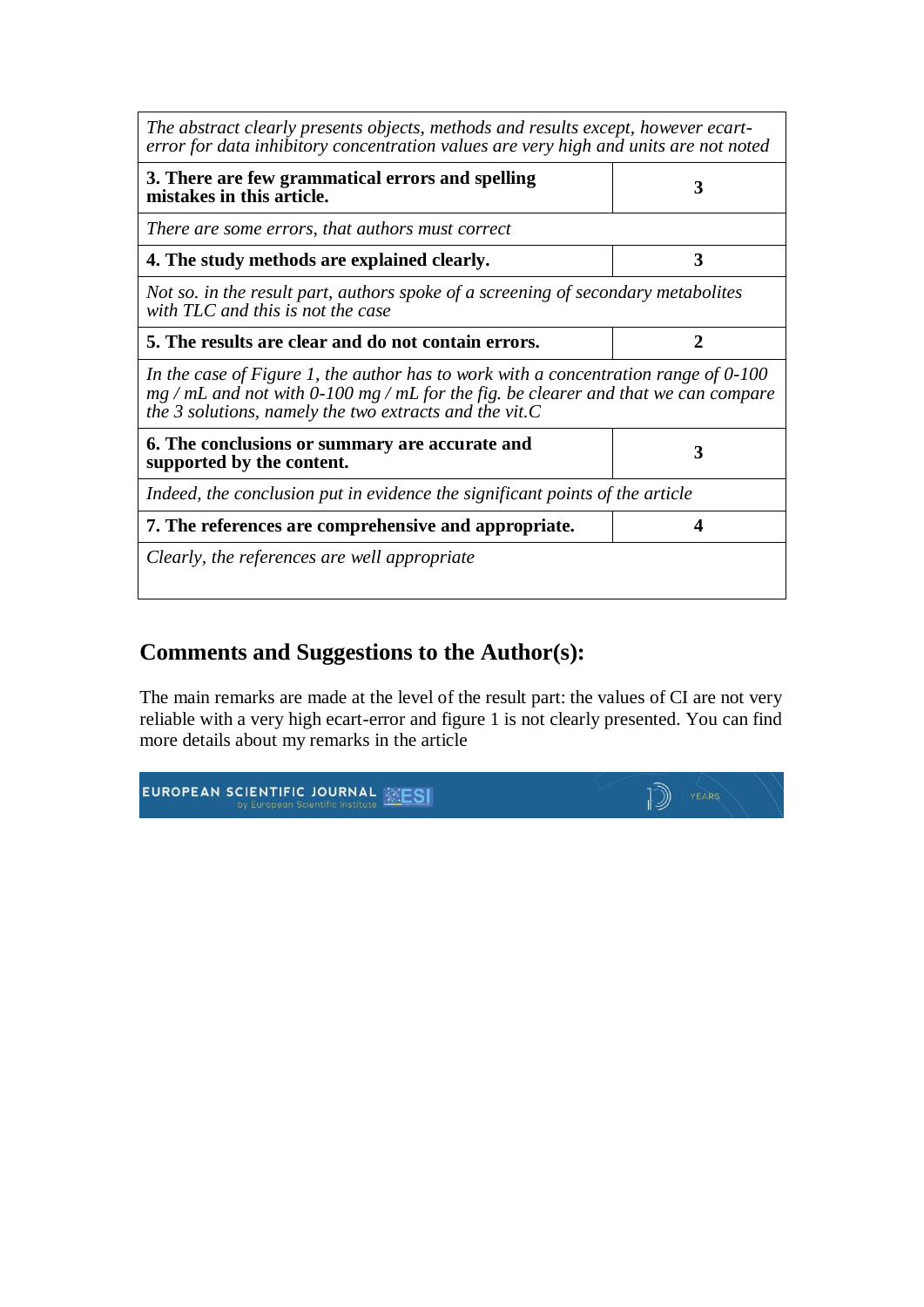This form is designed to summarize the manuscript peer review that you have completed and to ensure that you have considered all appropriate criteria in your review. Your review should provide a clear statement, to the authors and editors, of the modifications necessary before the paper can be published or the specific reasons for rejection.

Please respond within the appointed time so that we can give the authors timely responses and feedback.

NOTE: ESJ promotes peer review procedure based on scientific validity and technical quality of the paper (not perceived the impact). You are also not required to do proofreading of the paper. It could be recommended as part of the revision. *ESJ editorial office would like to express its special gratitude for your time and efforts. Our editorial team is a substantial reason that stands ESJ out from the crowd!* 

Reviewer Name: DEMBELE Daouda University/Country: Université des Sciences, des Techniques et des Technologies de Bamako, MALI

| Date Manuscript Received: 02 septembre<br>2021 | Date Review Report Submitted: |
|------------------------------------------------|-------------------------------|
|------------------------------------------------|-------------------------------|

Manuscript Title: Composition phytochimique et évaluation de l'activité anti-oxydante des extraits de *Vitellaria Paradoxa* C.F.Gaertn (*Sapotaceae*), une plante médicinale utilisée dans le Nord de la Côte d'Ivoire.

ESJ Manuscript Number: 0825/21

You agree your name is revealed to the author of the paper: Yes

You approve, your name as a reviewer of this paper, is available in the "review history" of the paper: Yes

You approve, this review report is available in the "review history" of the paper: Yes

#### **Evaluation Criteria:**

| <i><b>Questions</b></i>                                                    | <b>Rating Result</b><br>[Poor] $1-5$<br>[Excellent] |
|----------------------------------------------------------------------------|-----------------------------------------------------|
| 1. The title is clear and it is adequate to the content of the<br>article. | $\mathbf{z}$                                        |
| Le titre a besoin d'être plus précis                                       |                                                     |